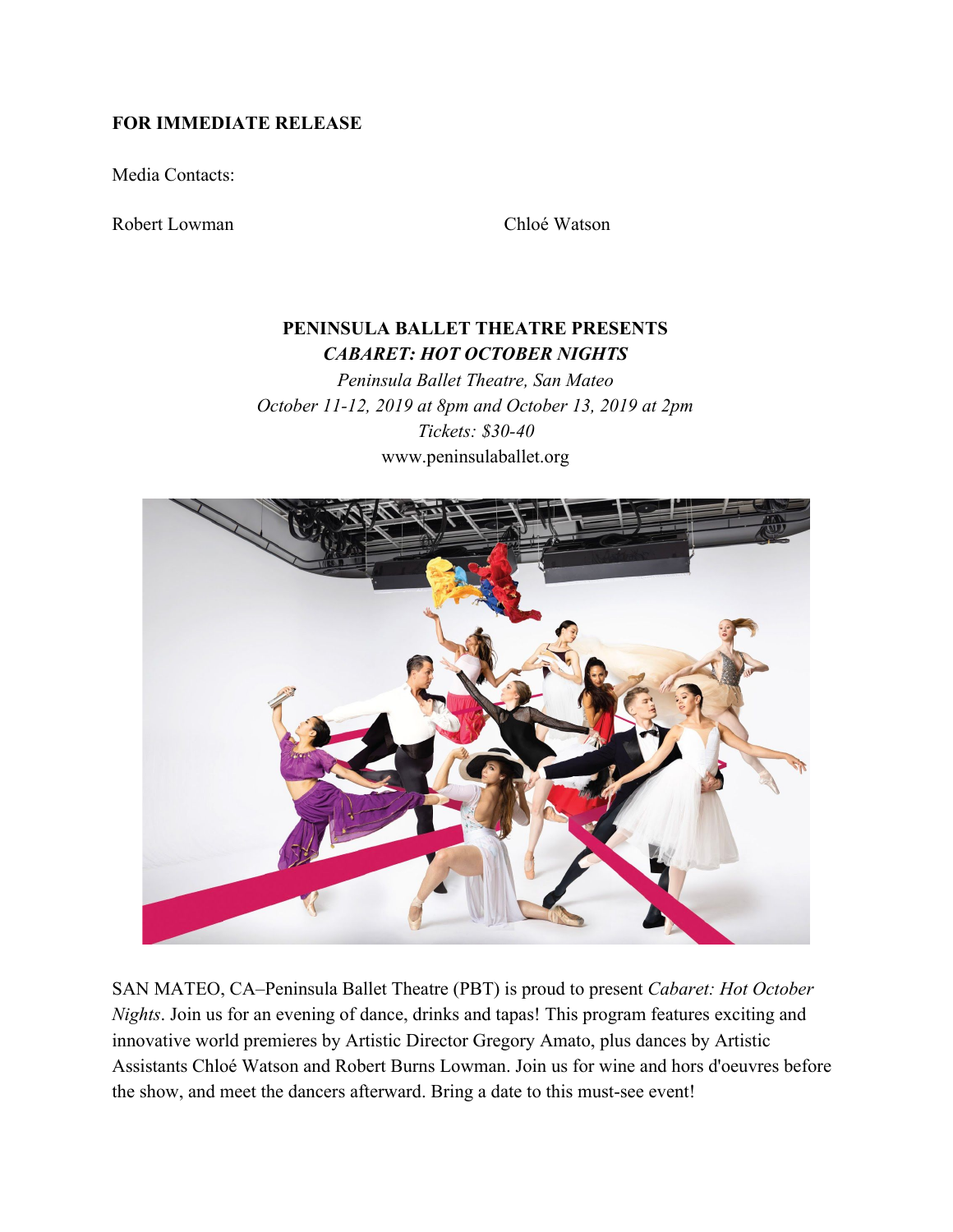## **About Artistic Director Gregory Amato**

Gregory Amato has a wide breadth of experience in the international world of ballet. During his four years with Ballet Du Nord in France, Mr. Amato performed in 53 countries. These included performances before the Queen of England, two presidents, numerous ambassadors, dignitaries and prime ministers.

He was tapped by New York City Ballet principal dancer Edward Villella to join him as a founding member of Villella's Miami City Ballet. After relocating to the Bay Area, he was similarly chosen by Michael Smuin as a founding member of Smuin Ballet. While dancing there, Smuin created several ballets on Gregory, including "Frankie and Johnny," and "Cyrano." He also appeared in the movie, "The Fantastics," which Smuin choreographed.

Amato's primary teacher and inspiration was New York City Ballet Dancer, Nolan T'Sani. He also studied under full scholarships at the San Francisco Ballet School and the Joffrey Ballet School in New York.

Amato competed and won the gold medal in the Fred Astaire International Ballroom Dance Competition. Despite his impressive ballet career, his personal highlight was his experience as the featured dancer at Carnegie Hall for the 100th Celebration of George Gershwin's birthday.

#### **About Peninsula Ballet Theatre**

Peninsula Ballet Theatre was founded in 1967 by Dick Ford and Richard Gibson as the non-profit performing vehicle for students in their ballet school, then Peninsula Ballet School. In 1971 the first professional dancers trained outside the school were hired to form a separate permanent company, the Bay Area's second oldest professional ballet company in continuous operations. Gregory Amato took the helm as Artistic Director in early 2017, and since then has cultivated a company of eighteen professional dancers that performs a full season of wide-ranging repertory.

## **CALENDAR LISTING**

Dance, Theater, Performance

**WHO/WHAT:** Peninsula Ballet Theatre presents *Cabaret: Hot October Nights*

**WHEN:** Friday and Saturday, October 11-12, 2019 at 8pm; and Sunday, October 13, 2019 at 2pm

**WHERE:** Peninsula Ballet Theatre, 1880 S. Grant St., San Mateo, CA 94402